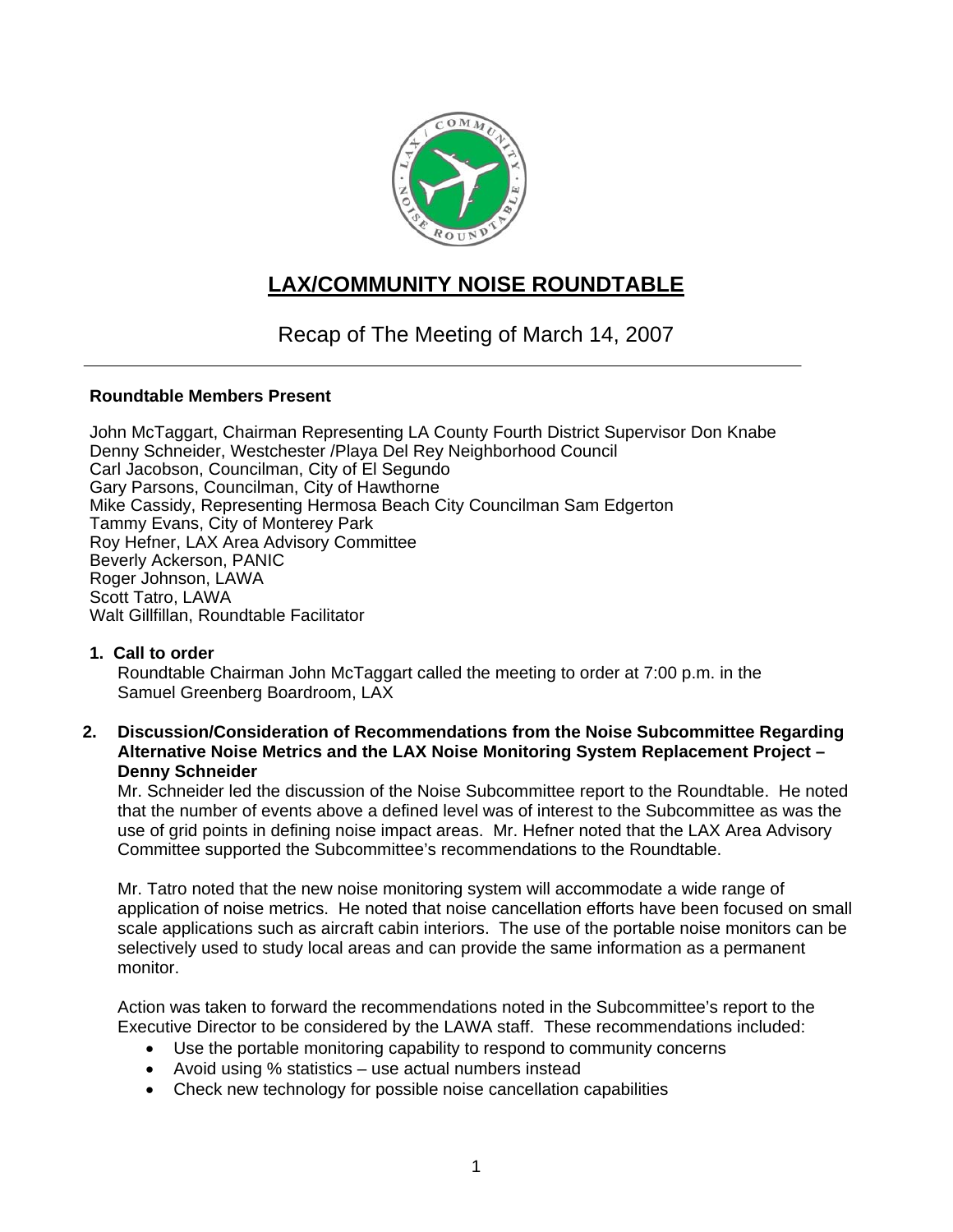- Provide single event noise data in the form of daily and monthly averages
- Provide single event information in the form of:
	- SEL<sup>-</sup>
	- $L_{\text{max}}$
	- Time Above
	- Number of Events Above, by time of day
	- C-scale noise events for low frequency noise

Mr. Nate Higbe of Lochard presented information on the current status of the Noise Monitoring System replacement program. He noted that there had been some delays in locating monitors, though twenty-two have been installed to date at LAX. Staff training is currently underway.

# *The Roundtable took action to write a letter of supporting the LAWA efforts to obtain the new system and to augment its capabilities.*

- **3. Report On The 22nd Annual UC Davis Aviation Noise Symposium Denny Schneider**  Denny Schneider, Roy Hefner and Gary Parsons were able to attend the Symposium. Mr. Schneider reported the following highlights that he had noted:
	- The CNEL metric, by itself, was not sufficient to identify community noise impacts
	- The individual session were productive
	- Interesting information about the accuracy of radar generated aircraft flight tracks
	- The Chicago O'Hare Noise Compatibility Commission summary was interesting

Councilman Parsons reported that:

- His interest in the Oakland International Airport/Community Form presentation
- The CNEL metric was not sufficient to identify community noise impacts
- Interested in the single event noise metrics, particularly number of event above
- Liked the Boeing presentation and the research on the "quiet aircraft"

Mr. Hefner reported that:

- In the issues involving compatible land uses, the FAA has no jurisdiction over local land use decisions
- Interested in the call for support of the FAA Reauthorization Bill currently in the Congress
- The regulatory aspects of the air quality issues as compared to the quidelines offered for noise

*An action was taken to prepare a letter to the FAA in support of the passage of the reauthorization bill.* 

## **5. Status Update of the LAX Part 161 Study – Roger Johnson**

Mr. Johnson noted that the aviation activity forecast was waiting for information from the LAX Master Plan Restudy results. It is important that the two sources are identical as the information will be input to the noise modeling for the Part 161 study.

## **6. Roundtable Member Discussion**

Mr. Johnson noted that a previous action by the Roundtable had directed that a letter be sent to the Air Transport Association inviting a representative to rejoin the Roundtable efforts. *The members directed that Mr. Gillfillan prepare a draft letter for the Chairman's signature.*